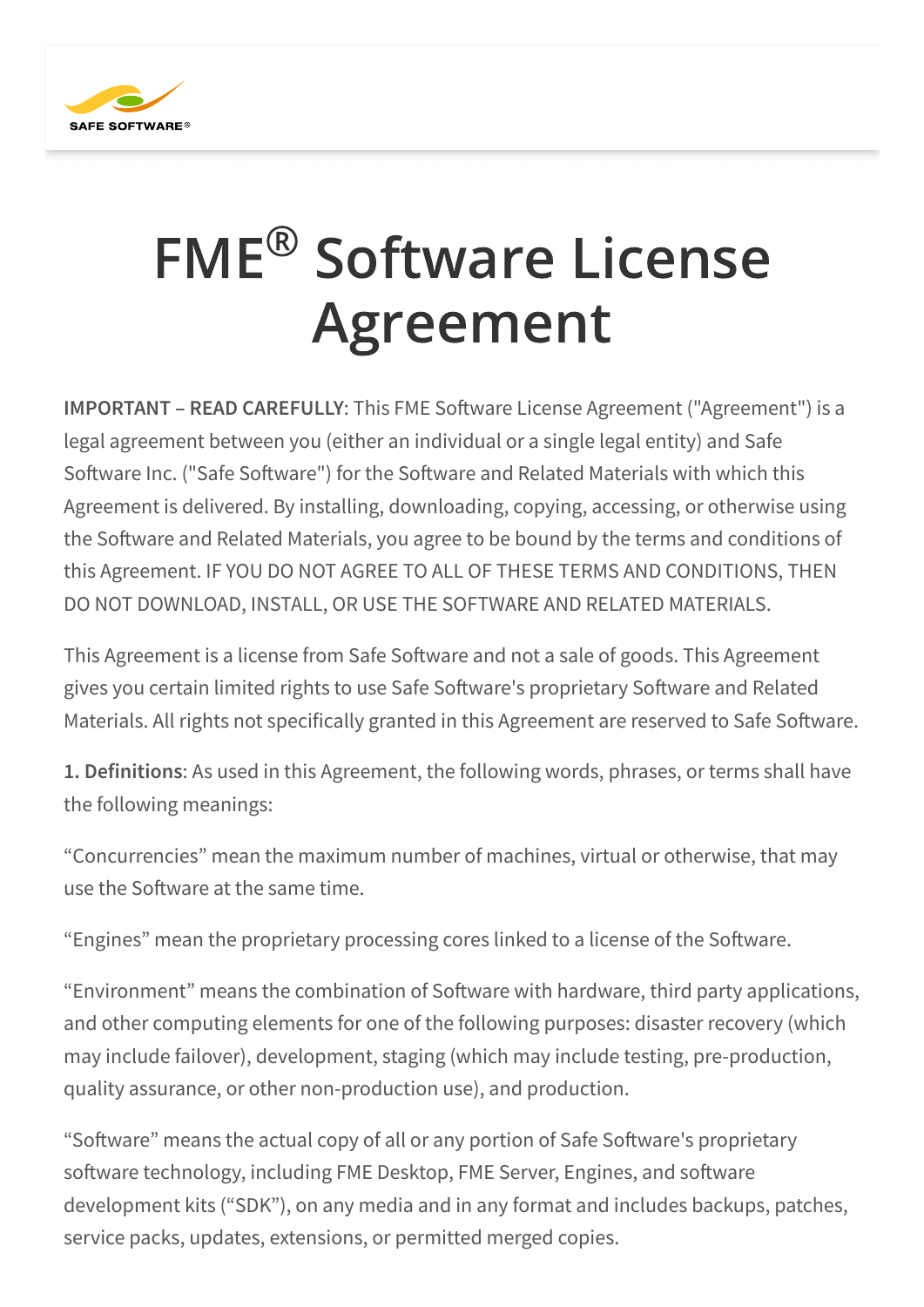"Related Materials" mean all of the user, reference, operating, training, or related information supplied by Safe Software in printed or electronic form including new, revised, and corrected documents.

**2. Permitted Uses**: Pursuant to the terms and conditions of this Agreement and any ordering document, Safe Software hereby grants to you a limited, non-exclusive, nontransferable license to install and use the Software and Related Materials as follows:

- A. If you acquire a fixed license, you are authorized to install and use one copy of the Software on a single designated physical or virtual machine in such a way that the Software is only accessible to a single user at a time.
- B. If you acquire a floating license authorizing a specified number of Concurrencies, you may install the Software on multiple machines, provided that the number of users using the Software at any one time is not greater than the authorized number of Concurrencies.
- C. If you acquire a server license, you may install the Software without restriction to the number of users. A server license may be associated with standard Engines, dynamic Engines, or both. You may use no more than the authorized number of standard Engines associated with your server license. You may use an unlimited number of dynamic Engines up to the authorized amount of CPU processing hours associated with your server license.

A Software license may only be used in a single Environment. For example, you must acquire three separate licenses to set up a development Environment, a staging Environment, and a production Environment. Licenses for different Environments cannot be combined onto a single license file.

You may provide access to and use of the Software to any affiliate, consultant, or contractor solely for your benefit. You may make additional copies of the Software and Related Materials (but not the license) only as reasonably required for internal backup protection. Any other use must be approved in writing by Safe Software.

FME Server Software may be used as part of a cloud-based application or web service offered to the public. When used as part of a cloud-based application or web service, FME Server may be used to process your own data or third party data for the benefit of third parties. However, there must be added functionality or value to your cloud-based application or web service and the FME Server functionality cannot be offered to third parties in a standalone configuration.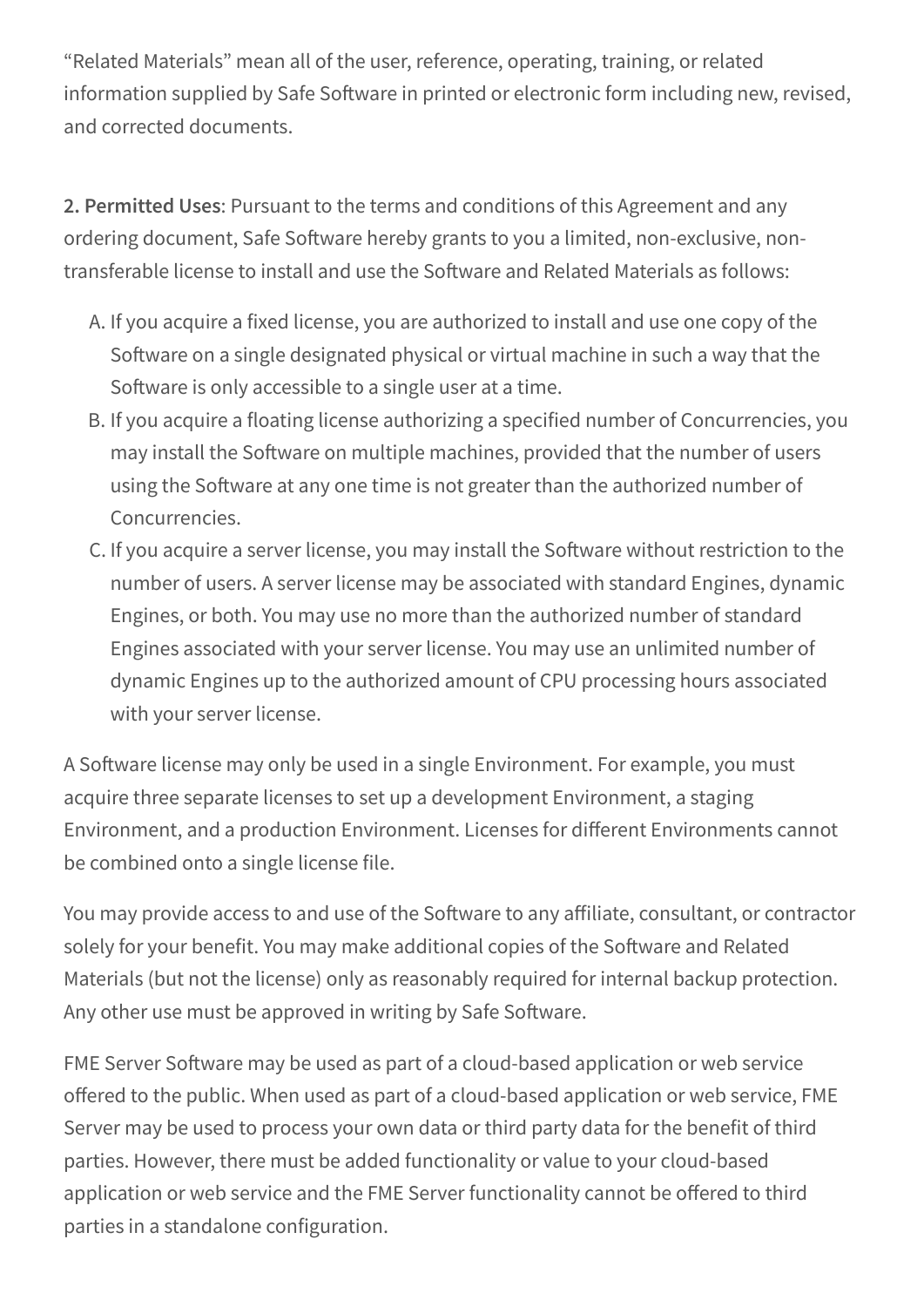**3. Uses Not Permitted**: Except as expressly provided in this Agreement, you may not use the Software to provide paid consulting services to third parties where the primary purpose of such consulting services is to provide data management, translation, or transformation unless the third party also owns a license of FME software. You shall not act as a service bureau or application service provider that allows third parties direct access to the Software. You shall not sell, rent, host, lease, sub-license, lend, timeshare, transfer, or otherwise provide unlicensed third parties direct access to the Software. You shall not reverse engineer, decompile, disassemble, alter, modify, or create any derivative works of the Software and Related Materials except to the extent permitted in this Agreement or by law.

Other than as part of a cloud-based application or web service that uses FME Server, you may not use the Software to process third party data solely for the use and benefit of third parties. You may not use FME Desktop to provide any stand-alone data translation system or web service for third parties unless a separate written agreement is obtained from Safe Software. If you want to purchase rights beyond those granted by this Agreement, you may do so by contacting Safe Software at [sales@safe.com](mailto:sales@safe.com).

**4. Third Party Components**: The Software may include software components licensed by third parties ("3<sup>rd</sup> Party Components"). Copyright notices and/or licenses for 3<sup>rd</sup> Party Components are available in the Legal Notices file located in the "About" box of the Software or may be requested by contacting [legal@safe.com](mailto:legal@safe.com). All 3<sup>rd</sup> Party Components' license terms work in conjunction with this Agreement and together are complete statements of your rights and restrictions with respect to the Software.

**5. Sample Data & Authorization Credentials**: You may use the sample data provided with the Software to test, evaluate, and demonstrate features of the Software, and for no other purpose. As well, the Software may contain pre-installed authorization credentials (the "Credentials") to permit connectivity with various web services. These Credentials are provided for testing, evaluation, and demonstration purposes. You may only use these Credentials in connection with the Software. These Credentials are provided by third party licensors, are not within the control of Safe Software, and may be disabled at any time without notice. If you use the Software for production purposes, then you should obtain your own account and authorization credentials for the web service(s) you plan to use. Instructions for obtaining your own authorization credentials will be available in the Related Materials.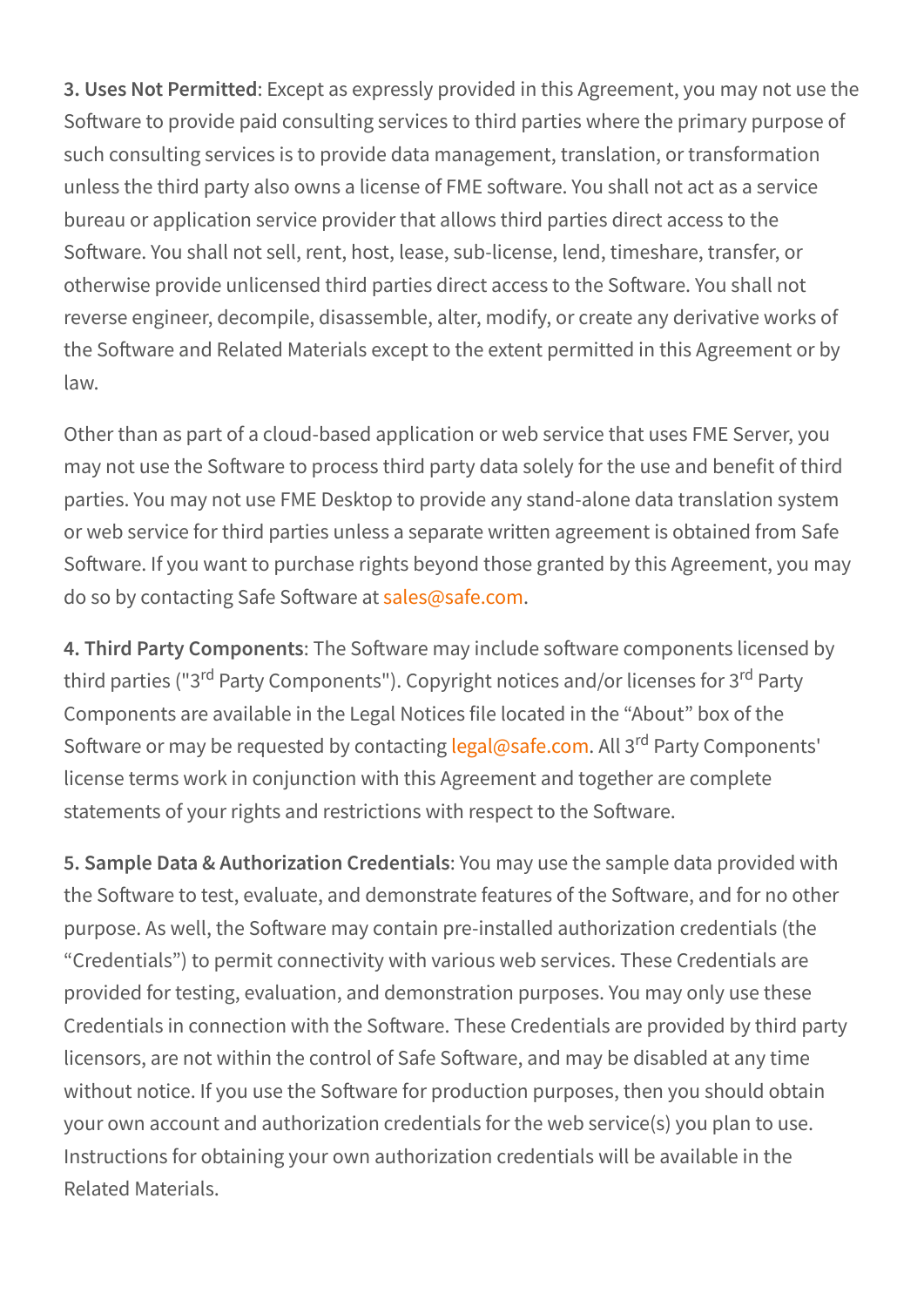**6. Statistics Collection:** Upon Software activation, you will have the option to permit the Software to collect anonymous usage statistics. The information collection process is anonymous and Safe Software does not collect personally identifiable information. Your results will be automatically combined with results from other users, and the resulting statistics will be used to identify trends and usage patterns which will help focus development efforts for future versions of the Software and allow us to provide configuration and usage recommendations on our website and in-product. You may disable usage statistics tracking at any time by going to the Tools tab -> FME Options -> Workbench tab.

**7. License Exchange**: If you upgrade the Software from one license type to another (for example, from fixed to floating), move the Software to a new machine, or upgrade to a new version or to an edition with additional functionality (for example, from Professional Edition to Database Edition), then you agree to uninstall the old Software license upon installation of the new Software license. All upgrades and replacement licenses are provided to you on a license exchange basis. By using any upgraded Software, you voluntarily terminate your rights to use any previous version of the Software, except to the extent that the previous version is required to transition to the upgraded Software.

**8. Ownership & Copyright**: Safe Software and its 3<sup>rd</sup> Party Component licensors retain exclusive title to and ownership of any copy of the Software and Related Materials licensed under this Agreement. The Software and Related Materials are protected by United States, European, and Canadian copyright laws and applicable international treaties and/or conventions. The structure, organization, and code are the valuable trade secrets of Safe Software and its licensors. You shall not remove, obscure, or deface any logo, notice, trademarks, or legend of copyright from the Software or any Related Materials. You have no right to use any of Safe Software's trade names, trademarks, service marks, logos, domain names, or other distinctive brand features. You agree not to export the Software and Related Materials into a country that does not have copyright laws that will protect Safe Software's proprietary rights. From the date of receipt, you agree to use reasonable efforts to protect the Software and Related Materials from unauthorized use, reproduction, distribution, or publication.

**9. Third Party Applications for the Software**: If you use the Software in conjunction with applications developed by you or third parties, you agree that Safe Software is not responsible for those applications and is not liable for any loss or damage resulting from the use of such third-party applications. You must ensure that any license terms for such third-party applications do not: (a) create, or purport to create, obligations for Safe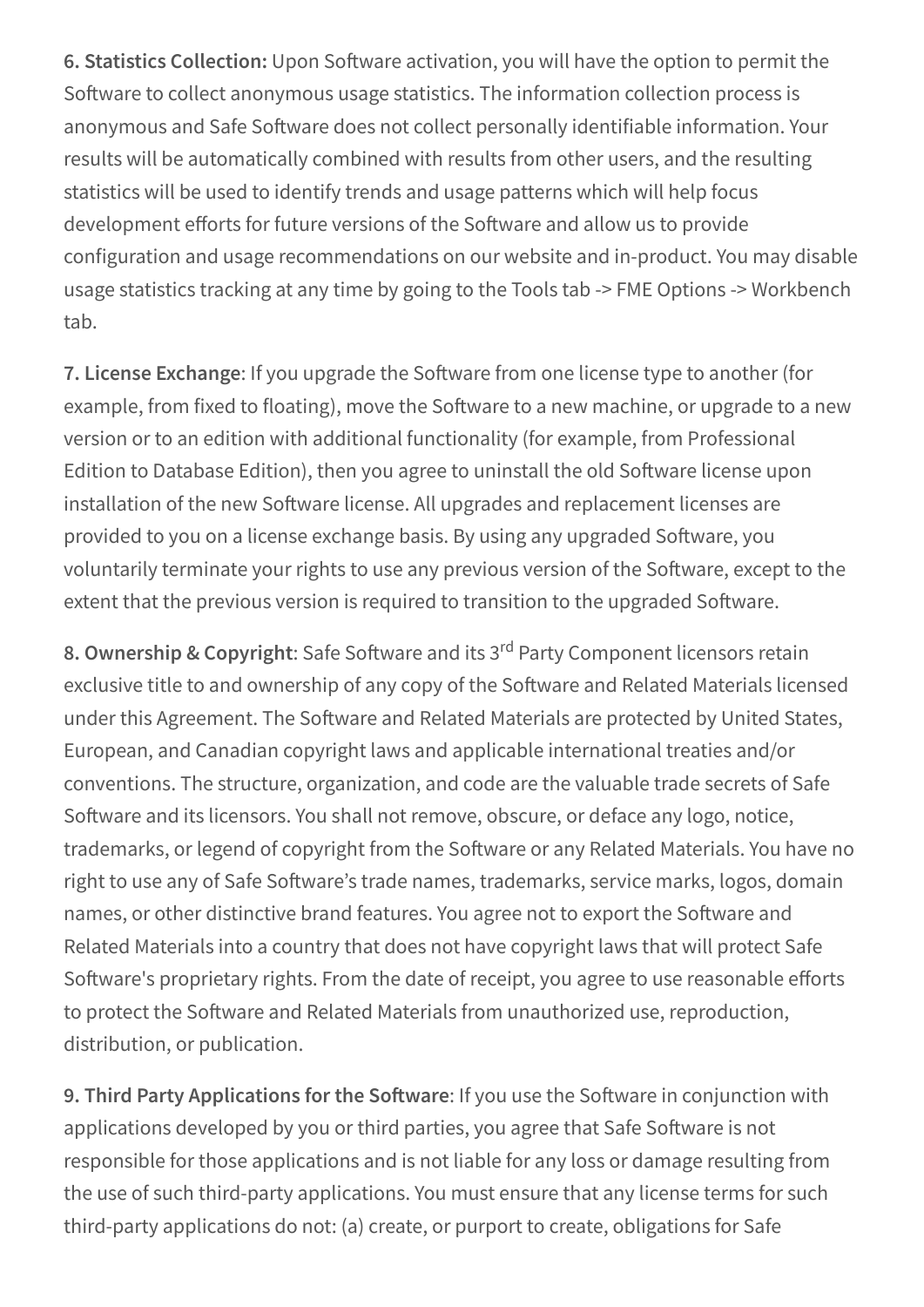Software or its 3<sup>rd</sup> Party Component licensors with respect to the Software; (b) grant, or purport to grant, any rights to Safe Software's or its 3<sup>rd</sup> Party Component licensors' intellectual property; or (c) grant, or purport to grant, any immunities under this Agreement.

**10. Export Controls**: You acknowledge and understand that the export or re-export of certain goods or technical data from Canada, the United States, or your applicable jurisdiction may be controlled by export control laws. The Software may be subject to such export restrictions. To the extent that it is, the Software may not be shipped, transferred, licensed, exported, or re-exported into any country or used in any manner prohibited by any applicable export laws, restrictions, or regulations. You are responsible for obtaining any and all appropriate permissions prior to exporting or re-exporting products incorporating, encompassing, or relying upon the Software.

**11. Assignment**: You shall not assign any of your rights under this Agreement without the prior written consent of Safe Software. Any purported assignment without such consent shall be null and void.

**12. Term**: The Software is licensed in perpetuity unless specified elsewhere in this Agreement, in a separate written agreement signed by both parties, or as otherwise described in the ordering documents for the Software. Notwithstanding the above, any Software acquired under a subscription plan will expire at the end of the subscription term. As well, Engines acquired under a "Dynamic Engine" plan will expire when you have used all CPU processing hours permitted in the ordering documents. You understand that under a Dynamic Engine plan, the Software will track the number of CPU processing hours used and the Engines will be disabled when all ordered CPU processing hours have been consumed. Any related support and maintenance services may be ordered in annual increments and may require additional payments.

**13. Termination**: This Agreement and the corresponding right to use the Software will terminate automatically if you breach this Agreement and fail to cure the breach within thirty (30) days after receipt of written notice from Safe Software. If the Software license was granted to you for evaluation purposes, then it automatically terminates on the earlier of: (1) the expiration of 30 days from the original installation of the Software or (2) when the Software ceases to function as a result of timing out, unless you have subsequently purchased a license from Safe Software, in which case the terms of this Agreement shall be deemed to have continued in full force and effect. On termination or expiration, you shall uninstall the Software, Related Materials, and any whole or partial copies, modifications,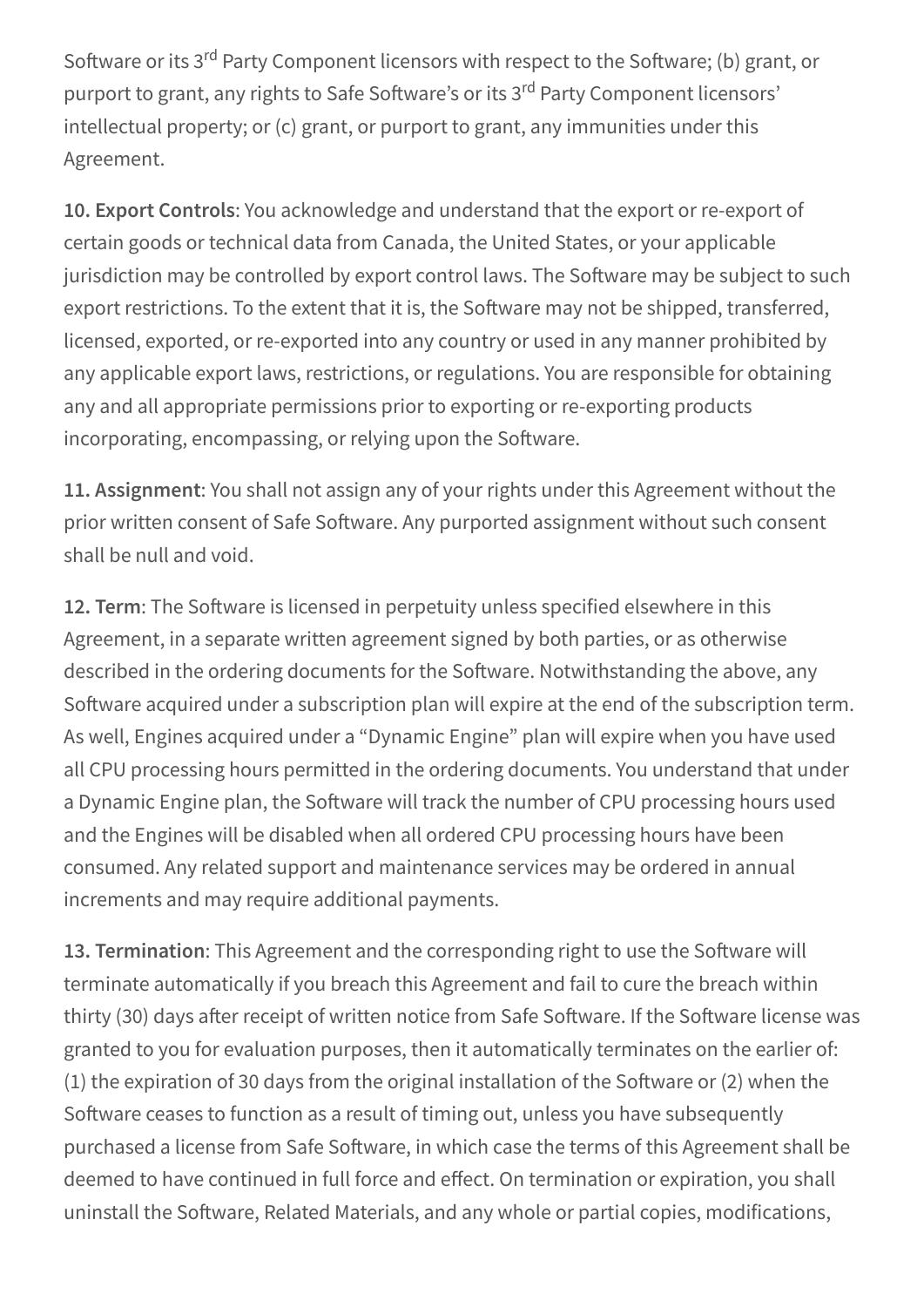and merged portions in any form. The parties hereby agree that all provisions that operate to protect the rights of Safe Software shall remain in force should termination occur.

**14. Limited Warranty**: THE SOFTWARE IS PROVIDED "AS IS" AND WITH ALL DEFECTS AND ERRORS. Safe Software warrants that the media upon which the Software and Related Materials are provided will be free from defects in materials and workmanship, under normal use and service, for a period of ninety (90) days from the date of receipt. Safe Software warrants that it has the power to grant the license rights described in this Agreement. TO THE MAXIMUM EXTENT PERMITTED BY APPLICABLE LAW, SAFE SOFTWARE MAKES NO OTHER WARRANTIES, EXPRESS OR IMPLIED, AS TO MERCHANTABILITY, USE OF REASONABLE SKILL AND CARE, OR FITNESS FOR ANY PARTICULAR PURPOSE. WITHOUT LIMITING THE GENERALITY OF THE FOREGOING, SAFE SOFTWARE ASSUMES NO LIABILITY FOR DAMAGE TO ANY SYSTEM ON WHICH THIS SOFTWARE IS INSTALLED, FOR CORRUPTION OF ANY DATA TRANSLATED BY THE SOFTWARE, OR FOR LOSSES ARISING IN THE EVENT THIRD PARTIES ARE ABLE, FOR ANY REASON, TO USE OR ACCESS THE SOFTWARE OR YOUR DATA OR SERVICES WITHOUT CHARGE.

Your exclusive remedy during the warranty period and Safe Software's entire liability under this Agreement shall be: (i) to replace the media containing the Software and Related Materials; or (ii) to refund the initial Software purchase price.

**15. Infringement Indemnity:** Safe Software will defend and indemnify you from any action brought against you, to the extent that it is based on a claim that the Software or Related Materials infringe a copyright, patent, trademark, or other intellectual property right of any third party, provided that: (a) Safe Software is promptly notified in writing of the claim; (b) you provide Safe Software with reasonable assistance, information, and authority necessary to negotiate and settle the claim; (c) such claim does not arise from the use of a superseded or modified release of the Software if such infringement would have been avoided by the use of the current or unmodified release of the Software; and (d) such a claim does not arise from the use, operation, or combination of the Software with programs, data, equipment, or materials not provided by Safe Software if such infringement would have been avoided by use of the Software without such programs, data, equipment, or materials.

Should the Software become, or in Safe Software's opinion be likely to become, the subject of any such claim of infringement, then you will permit Safe Software, at Safe Software's option and expense, either to: (a) procure for you the right to continue using the Software; or (b) replace or modify all or a portion of the Software so that it is non-infringing. In the event neither of these remedies is available or practical, Safe Software may terminate this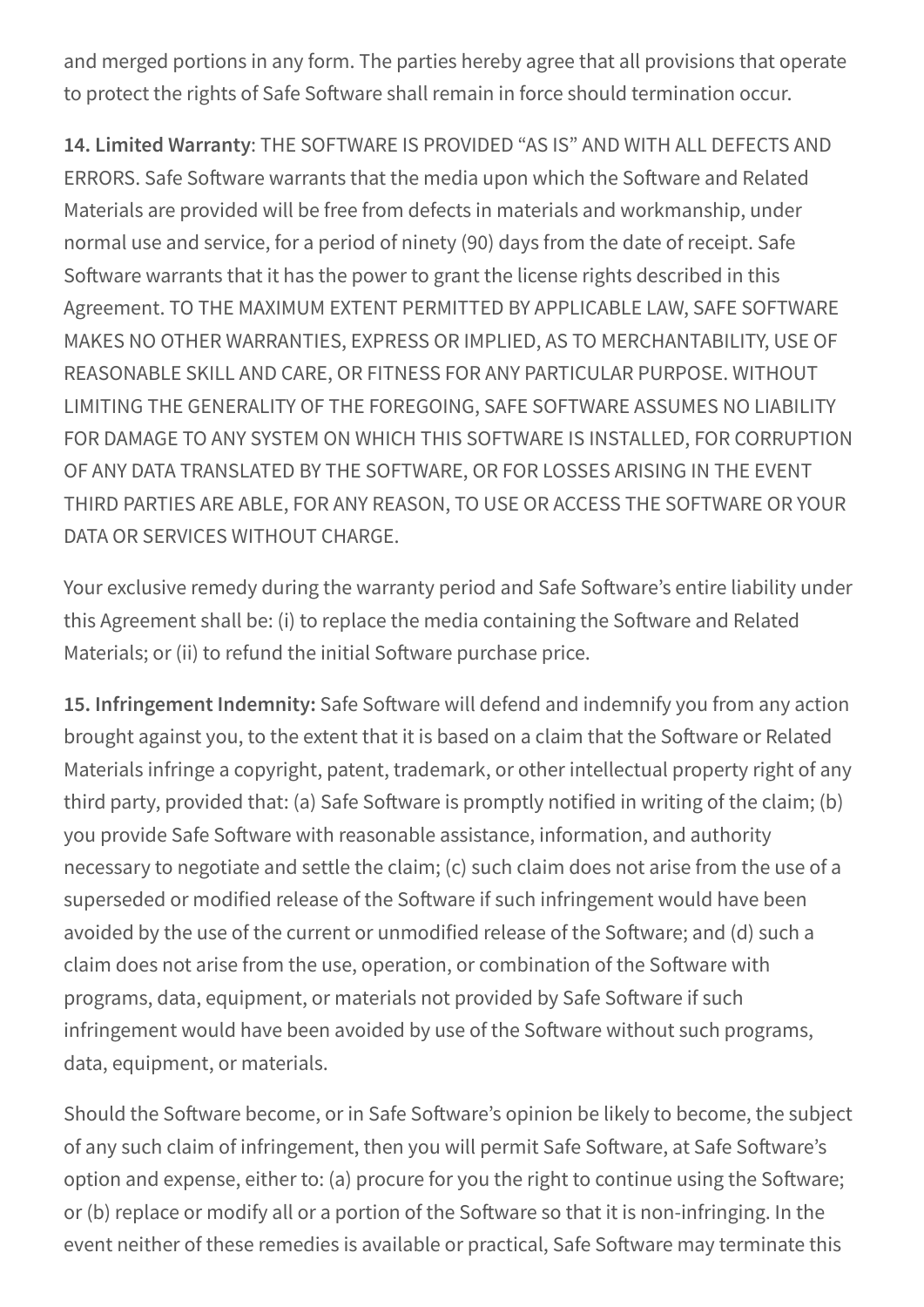Agreement and return to you the initial Software purchase price, reduced on a pro-rated basis by 20% for each year since delivery, as well as a pro-rated refund of any pre-paid support fees for the then-current support term. **This section states Safe Software's entire obligation for infringement.**

**16. LIMITATION OF LIABILITY**: NEITHER PARTY SHALL BE LIABLE FOR INDIRECT, SPECIAL, INCIDENTAL, PUNITIVE, EXEMPLARY, OR CONSEQUENTIAL DAMAGES, OR FOR LOSS OF PROFIT, REVENUE, DATA, OR BUSINESS OPPORTUNITY ARISING OUT OF OR IN CONNECTION WITH THE USE OR PERFORMANCE OF THE SOFTWARE AND RELATED MATERIALS, WHETHER OR NOT SUCH LOSS OR DAMAGE IS REASONABLY FORESEEABLE. IN NO EVENT WILL SAFE SOFTWARE BE LIABLE FOR ANY AMOUNT, IN DAMAGES OR OTHERWISE, IN EXCESS OF THE AMOUNT INITIALLY PAID BY YOU FOR THE SOFTWARE. The parties agree that Safe Software has set its fees and entered into this Agreement in reliance on the disclaimers and limitations set forth herein and that they reflect an allocation of risk between the parties and form an essential basis of the bargain between the parties.

**17. No Implied Waivers**: Any failure or delay by Safe Software in enforcing any right or remedy under this Agreement shall not be a waiver of any term or condition of this Agreement nor any subsequent breach thereof.

**18. Order of Precedence**: The terms of this Agreement supersede the terms in any purchase order or other document you give to Safe Software. This Agreement may only be modified by a written amendment signed by both parties.

**19. Applicable Law**: The laws of the province of British Columbia, Canada, govern this Agreement. Any and all disputes shall be resolved in a court of competent jurisdiction in British Columbia, Canada.

**20. Miscellaneous**: If any provision of this Agreement is found to be unenforceable or invalid by a court of competent jurisdiction, such provision will be interpreted so as to best accomplish its objectives and the remainder of this Agreement will remain valid. Neither this Agreement, nor any terms and conditions contained in it, shall be construed as creating or constituting a partnership, joint venture, agency, or other similar relationship between the parties. Except as expressly provided, no other right or license is granted under this Agreement.

## I. ADDITIONAL TERMS:

The following Additional Terms may apply to certain license scenarios. In the event of a conflict between these Additional Terms and any previous terms in this Agreement, these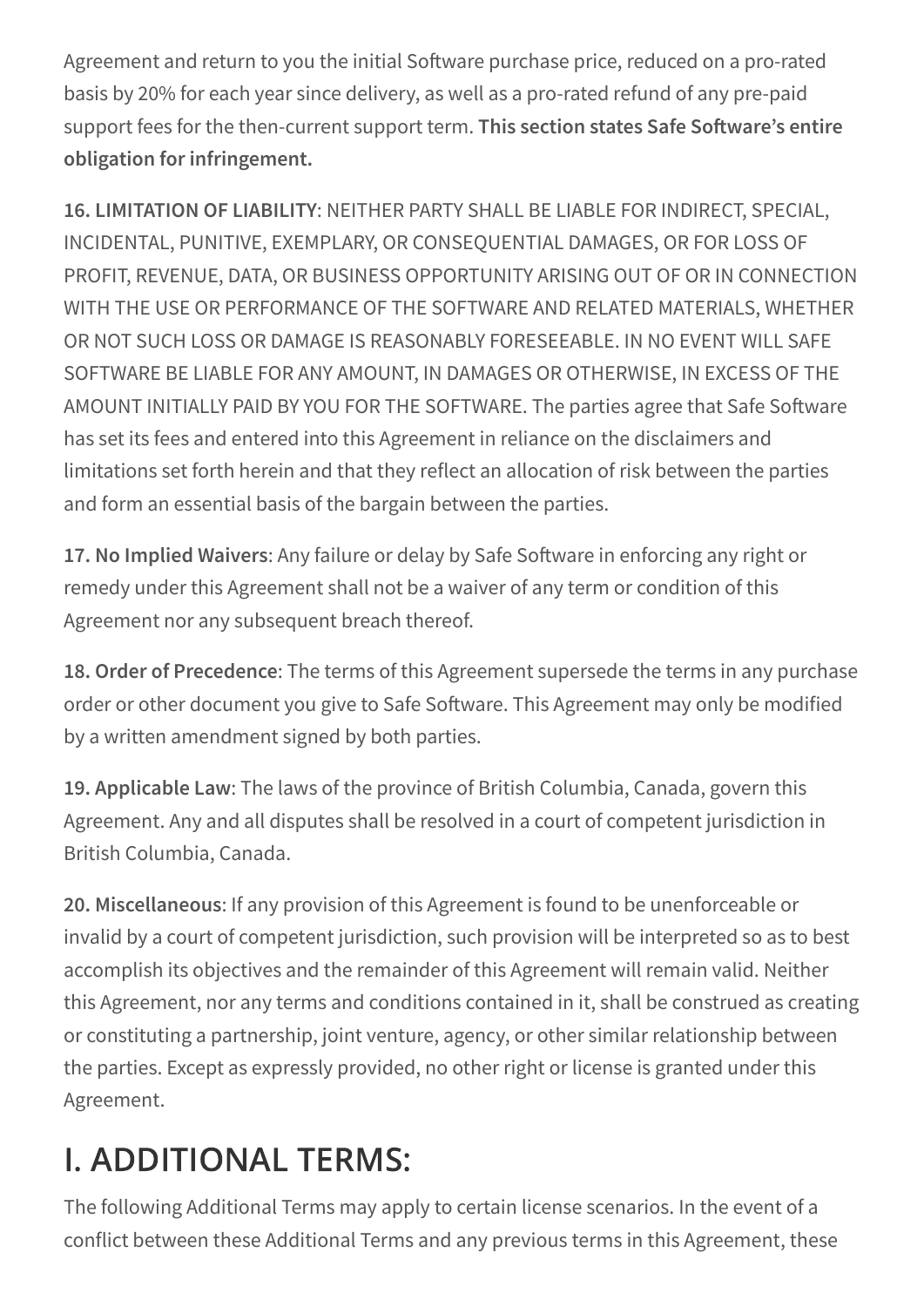Additional Terms will apply.

**IF YOU ELECT "YES" TO INSTALL THE SDK DURING SETUP**, this paragraph also applies to your use of the Software and Related Materials. You may use the SDK solely for the purpose of designing, developing, and testing applications that interface with the Software, and for no other purpose. You agree that you are solely responsible for any applications created using the SDK.

**IF THE SOFTWARE IS LICENSED UNDER A FREE TRIAL LICENSE**, this paragraph also applies to your use of the Software and Related Materials. The term for these licenses may be limited. Software under a trial or evaluation license cannot be used for any production purposes and must be used solely for the purposes of evaluations, demonstrations, proof of concepts, prototypes, and self-learning.

**IF THE SOFTWARE IS LICENSED UNDER A HOME USE LICENSE**, this paragraph also applies to your use of the Software and Related Materials. The term for these licenses may be limited. Software under a home use license is for personal, non-commercial use only.

**IF THE SOFTWARE IS LICENSED UNDER A RESEARCH OR NON-PROFIT GRANT LICENSE**, this paragraph also applies to your use of the Software and Related Materials. The term for these licenses may be limited. Software under these licenses cannot be used for any commercial purpose and must be used solely for the project(s) approved by Safe Software during the application process.

**IF THE SOFTWARE IS LICENSED UNDER A STUDENT, INSTRUCTOR, TRAINING, OR OTHER EDUCATIONAL LICENSE**, this paragraph also applies to your use of the Software and Related Materials. The term for these licenses may be limited. Software under these licenses cannot be used for any production or commercial purposes and must be used solely for the purposes of training, demonstrations, and education.

**IF THE SOFTWARE IS LICENSED UNDER A RECENT GRADUATE LICENSE ("Grad License")**, this paragraph also applies to your use of the Software and Related Materials. The term for Grad Licenses may be limited. Software under a Grad License is to be used solely by you as the named user. Grad Licenses may be used at your place of employment for production or commercial use for the benefit of your employer. However, Grad Licenses cannot be transferred or sold to your employer, a co-worker, or another third party without express consent from Safe Software.